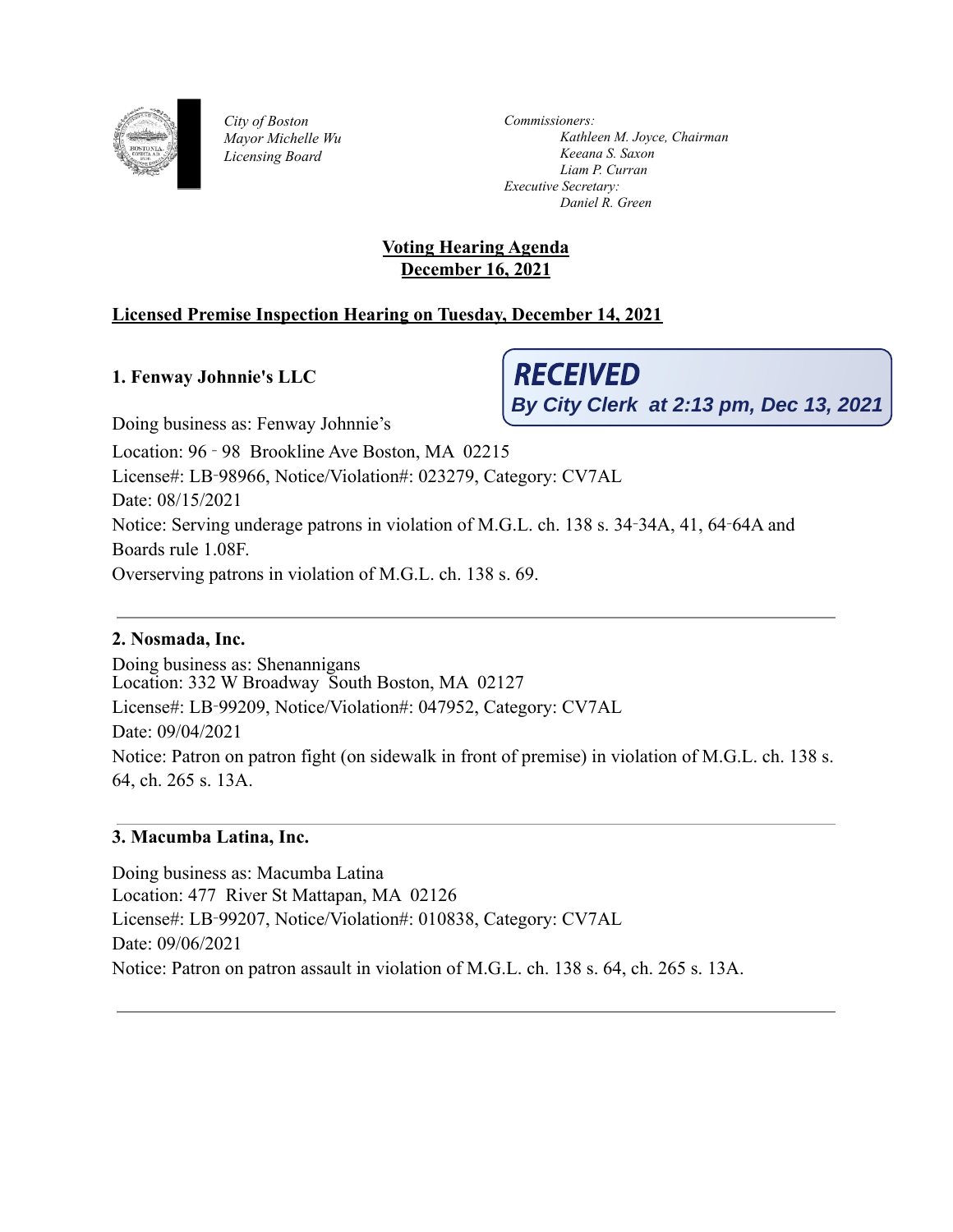# **4. Causeway Union, LLC**

Doing business as: Sons Of Boston Location: 17 Union St Boston, MA 02109 License#: LB‑98993, Notice/Violation#: 060249, Category: CV7AL Date: 10/09/2021 Notice: Assault and battery employee on employee in violation of M.G.L. ch. 138 s. 64, ch. 265 s. 13A. Threats ‑ employee on public/patron in violation of M.G.L. ch. 138 s. 64. Threats ‑ employee on police in violation of M.G.L. ch. 138 s. 64.

# **5. Tracksmith**

Location: 285 Newbury St Boston, MA 02115 License#: LBS‑460297, Notice/Violation#: 060257, Category: SPCMWD Date: 10/11/2021 Notice: Patrons consuming alcohol on public way in violation of M.G.L. ch. 138 s. 64 and Board's rule 1.09D.

# **Transactional Hearing, Wednesday, December 1, 2021**

#### **1. Thazia, LLC**

21 Dry Dock Av., Boston, MA 02210 License #: LB‑463819 Has applied for a Common Victualler License to be exercised on the above ‑ Vendor space inside the IDB building. 160 sq. ft. all equipment and storage together in the vendor space. Manager: Panupak Kraiwong Hours of Operation: 10 a.m. to 5 p.m.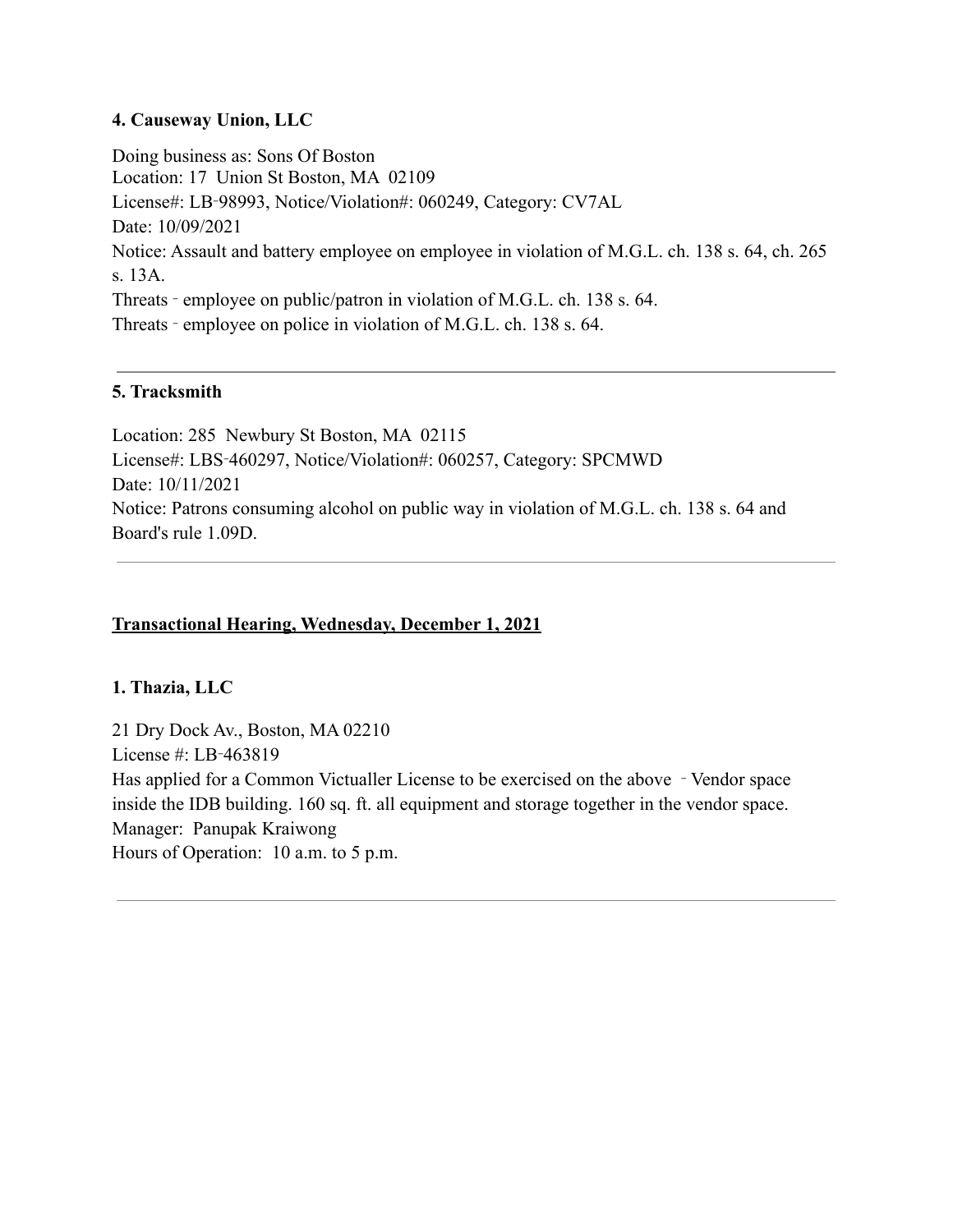# **2. Ocean, Inc**

Doing business as: PIZZERIA REGINA 11 1/2 Thacher Ct., Boston, MA 02113 License #: LB‑99837 Holder of a Common Victualler 7 Day Wines and Malt Beverages with Liqueurs License has petitioned to change the manager of the licensed business ‑ From: Richard Zapata To: Frederick Lahoud.

# **3. Diamondrock Boston Tenant, LLC**

Doing business as: WESTIN BOSTON WATERFRONT 425 Summer St., Boston, MA 02210 License #: LB‑101660 Holder of an Innholder All Alcoholic Beverages License has petitioned to change the manager of the licensed business ‑ From: Michael C. Jorgensen To: Steven Edwin Juscen.

## **4. Big Night Venues Boston 5, LLC**

Doing business as: EXPLORATEUR 186 Tremont St., Boston, MA 02111 License  $\#$  LB-99039 Holder of a Common Victualler 7 Day All‑Alcoholic Beverages License has petitioned to change the d/b/a of the licensed business – From: Explorateur To: Guy's Kitchen & Bar. Attorney: Kristen Scanlon

# **5. Luna's Restaurant, LLC**

Doing business as: Luna's Restaurant 945 Saratoga St., East Boston, MA 02128 License # LB-349943 Holder of a Common Victualler 7 Day All‑Alcoholic (Neighborhood Restricted) Beverages License has petitioned to change the Corporate Structure of the licensed business – From: Lunas Restaurant LLC To: Lunas Restaurant Corporation.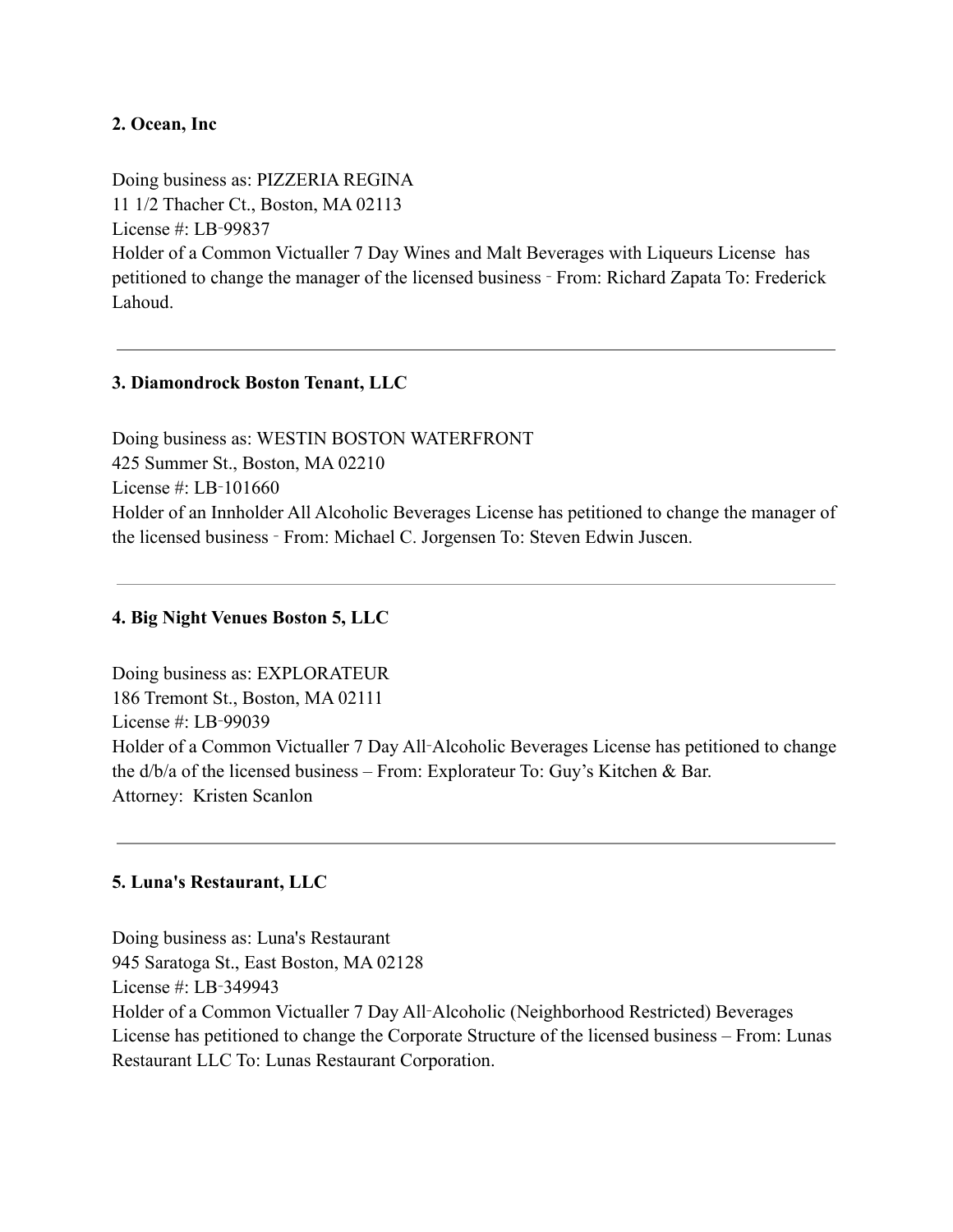#### **6. California Pizza Kitchen, Inc.**

Doing business as: CALIFORNIA PIZZA KITCHEN 800 Boylston St., Boston, MA 02199 License #: LB‑99378 Holder of a Common Victualler 7 Day All Alcoholic Beverages License has petitioned for a change of Officer/Directors. Lastly, has petitioned to change the manager of the licensed business – From: Sarah Dionne To: Jose Grateraux.

#### **7. Bartaco Fort Point, LLC**

Doing business as: BARTACO 25 Thomson Pl., Boston, MA 02210 License #: LB‑99287 Holder of a Common Victualler 7 Day All‑Alcoholic Beverages License has petitioned for a change of Officers/Directors.

## **8. American Airlines, Inc.**

Doing business as: ADMIRALS CLUB Logan Airport, Terminal B East Boston, MA 02128 License #: LB‑98819 Holder of an (Airport) Club All Alcoholic Beverages License has petitioned for a change of officers/directors. Attorney: Joseph H. Devlin

#### **9. Chsp Trs Boston II LLC**

Doing business as: HYATT REGENCY BOSTON 1 Avenue De Lafayette Boston, MA 02111 License #: LB‑101643 Holder of an Innholder All‑Alcoholic Beverages License has petitioned for a change in Officers/Directors. Attorney: Joseph H. Devlin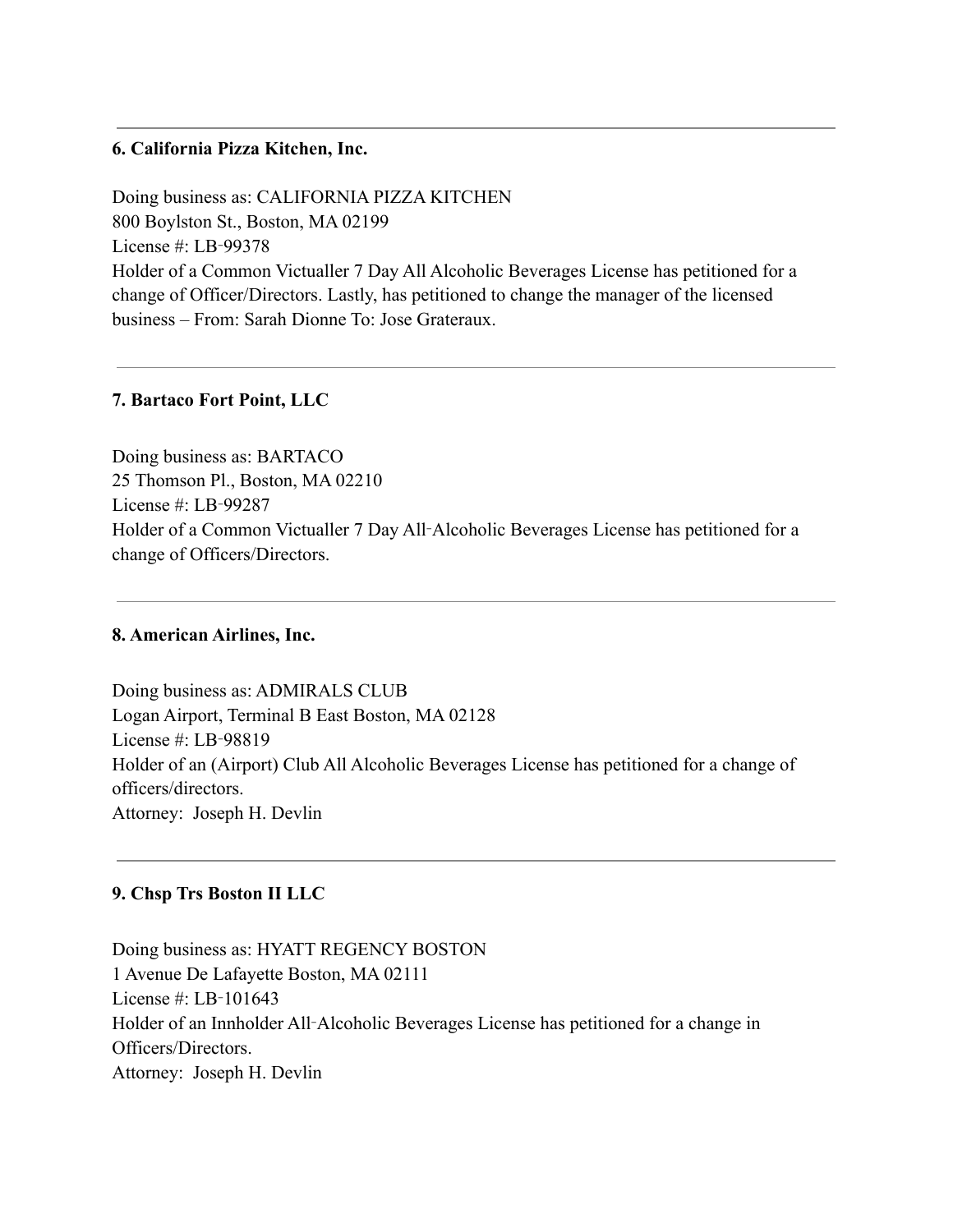#### **10. Shin Ha Corporation**

Doing business as: KOREA GARDEN 122 Harvard Ave., Allston, MA 02134 License #: LB‑99805 Holder of a Common Victualler 7 Day Wines and Malt Beverages with Liqueurs License has petitioned to change the corporate name of the licensed business – From: Shin Ha Corp. To: Shin Ha Inc., Secondly has petitioned to change the d/b/a of the licensed business –From: Korea Garden To: Korean Garden, Thirdly, has petitioned for a change of Officer/Directors and a change of Stock Interest. Lastly, has petitioned to change the manager of the licensed business – From: Thomas H Shin To: Chong Ha.

#### **11. Air Ventures, LLC**

Doing business as: LUCCA Logan Airport Terminal B East Boston, MA 02128 License #: LB‑363642 Holder of an (Airport) Common Victualler 7 Day All‑Alcoholic Beverages license has petitioned for a change of Officers/Directors of the licensed business. Secondly, has petitioned for a change of Ownership Interest. Lastly, has petitioned to change the manager of the licensed business – From: Charles Garabedian To: Mark Levine. Attorney: Andrew F. Upton

#### **12. Air Ventures, LLC**

Doing business as: VINEYARD GRILLE Logan Airport, Terminal E East Boston, MA 02128 License #: LB‑99469 Holder of an (Airport) Common Victualler 7 Day All‑Alcoholic Beverages license has petitioned for a change of Officers/Directors of the licensed business. Secondly, has petitioned for a change of Ownership Interest. Lastly, has petitioned to change the manager of the licensed business – From: Charles Garabedian To: Mark Levine. Attorney: Andrew Upton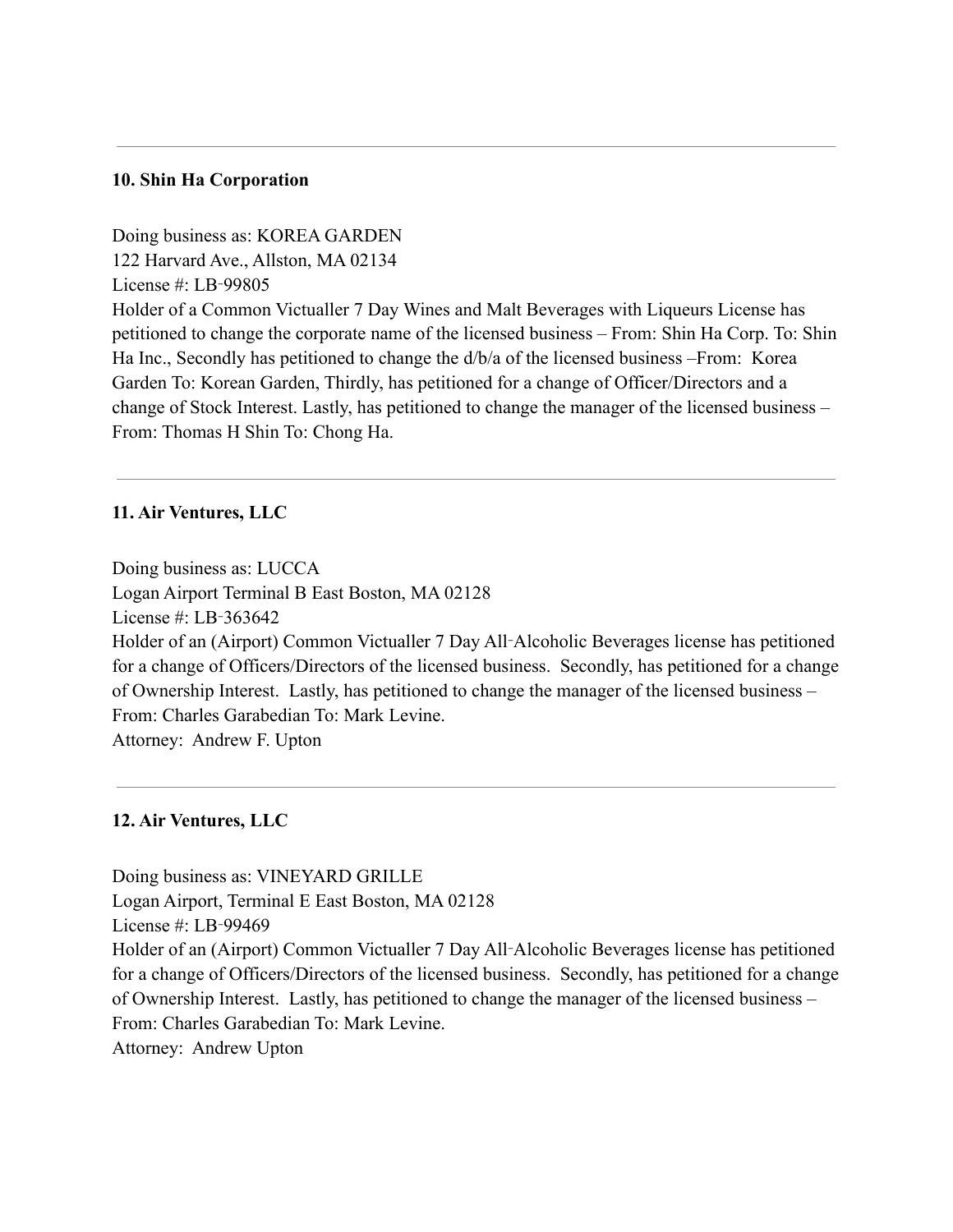## **13. Air Ventures, LLC**

Doing business as: NOT YOUR AVERAGE JOE'S Logan Airport Terminal B East Boston, MA 02128 License #: LB‑398570 Holder of an (Airport) Common Victualler 7 Day All‑Alcoholic Beverages license has petitioned for a change of Officers/Directors of the licensed business. Secondly, has petitioned for a change of Ownership Interest. Lastly, has petitioned to change the manager of the licensed business – From: Charles Garabedian To: Mark Levine. Attorney: Andrew F. Upton

#### **14. Boylston Street Hotel LLC**

Doing business as: MANDARIN ORIENTAL

776 Boylston St., Boston, MA 02199

License #: LB‑99393

Holder of an Innholder All‑Alcoholic Beverages License has petitioned to amend the description of the licensed business – From: Hotel on eight (8) floors of a sixteen (16) story building  $(+/-$ 183,000 SF). First Floor: Storage in rear of lobby (+/‑ 24 SF); Restaurant – Indoor Dining (+/‑ 5,400 SF) with dining area  $(+/- 2,600$  SF) including private dining room with seating for eighteen (18), charcuterie station with seating for seven (7), and dining room with seating for seventy two (72); bar area ( $+/- 2,800$  SF) including communal table with seating for eleven (11), bar lounge with seating for fifty four (54), and bar with seating for seventeen (17). Seasonal outdoor patio located on both private and public property  $(+/- 816 SF)$  with seating for Forty (40). Main entrance/exit to restaurant located on Boylston Street. Additional entrance/exit from hotel lobby. Second floor: function rooms  $(+/- 12,825 SF)$  with seating for one thousand four hundred fifty four (1,454). Third Floor: offices and conferences rooms (specifically excluding existing retail space). Fourth Floor: spa and guest rooms. Fifth – Eighth Floors: guest rooms. Total of one hundred forty eight (148) guest rooms with room service. Outdoor residential courtyard area (+/‑ 3,500 SF). Licensed premises specifically excludes L'Espalier and Sel De La Terre. To: Hotel on eight (8) floors of a sixteen (16) story building (+/‑ 183,000SF), First Floor: Storage in rear of lobby (+/‑ 24SF); Entrance/Exit from hotel lobby. Second Floor: function rooms  $(+)$  12,825 SF) with seating for one thousand four hundred fifty-four (1,454). Third Floor: office and conferences rooms (specifically excluding existing retail space). Fourth Floor: spa and guest rooms. Fifth‑Eighth Floors: guest rooms. Total of one hundred forty‑eight (148) guest rooms with rooms service. Outdoor residential courtyard area (+/‑3,500SF). Attorney: Jon D. Aieta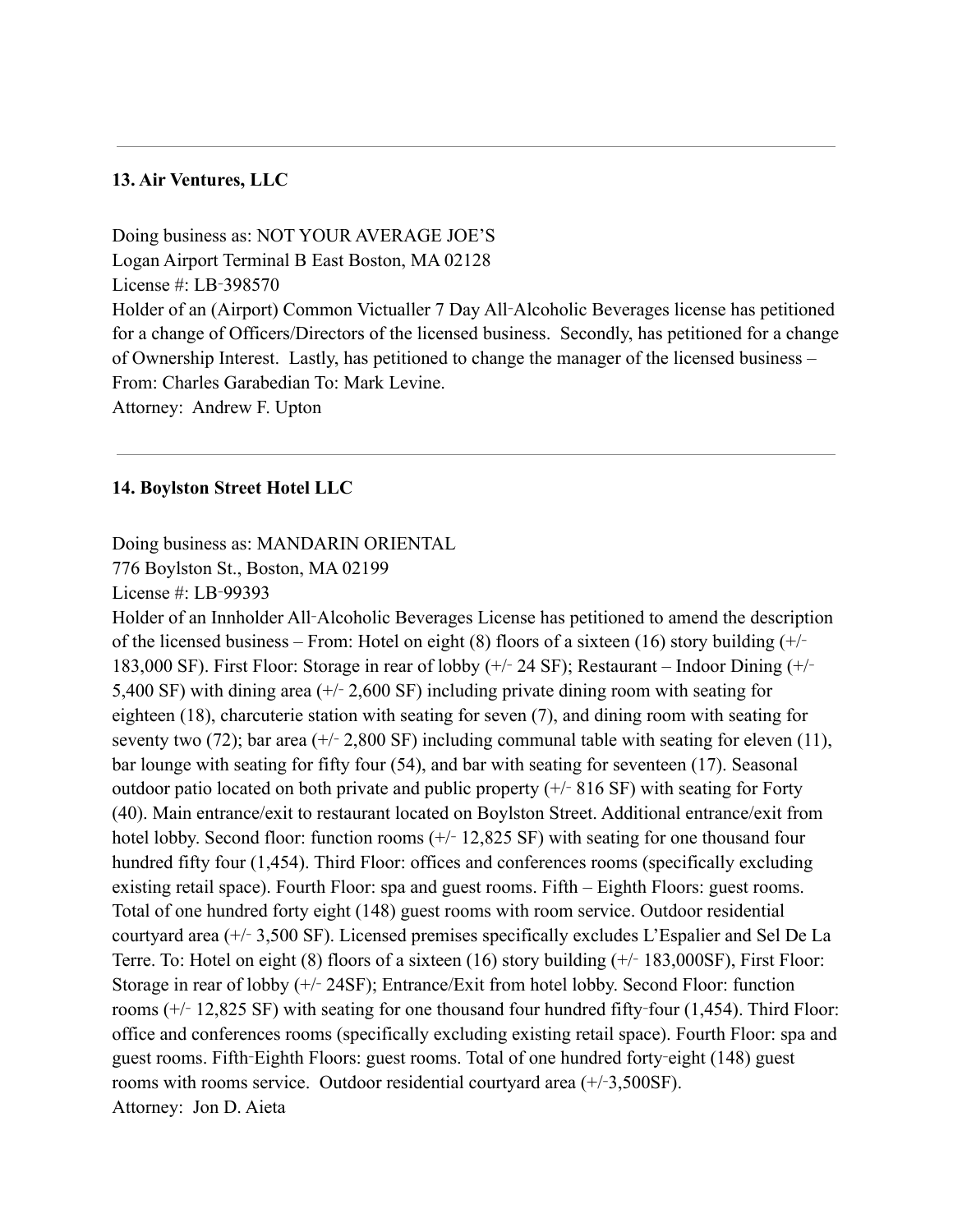# **15. Traffic Restaurant, LLC**

Doing business as: STELLA 1525 Washington St., Roxbury, MA 02118 License #: LB‑99223 Holder of a Common Victualler 7 Day All‑Alcoholic Beverages License has petitioned to transfer the license and the location from the above – To: GRNA RK of MA LLC d/b/a Ramsay's Kitchen located at 776 Boylston Street, Boston, MA 02199. Altered Premise consists of full‑service restaurant of approximately 7,196SF located with the street level of the Mandarin Oriental Hotel. Main dining room, 2 private dining rooms, kitchen and bar. Main entrance/exit located on Boylston St with additional entrance/exit from the hotel lobby. Hector Javier Tovar, Manager. Closing hour 12AM.

Attorney: Eugene Richard

#### **16. Mass Bay Brewing Company, Inc**

Doing business as: HARPOON BREWERY 306 Northern Ave., Boston, MA 02210 License #: LB‑99688 Holder of a Farmer Brewery Pouring License has petitioned to amend the description of the licensed business ‑ From: In one room in the northwest corner of the second floor, connected to a second room (tasting room) on the east side of the second floor via a defined and railed off catwalk suspended over the first floor (tour path), and seasonal (May‑ October) outdoor patio area on private property with 40 seats (beer garden) 11:00 PM Closing Hour ‑ To: The FB and FW will be combined (19H) with an additional 27,248SF outdoor annual patio space on public property (in parking area ,one floor). The Space is owned by City of Boston/BPDA held by a long term lease ending 2/28/58. This space is in addition to previously permitted room in SW corner on 2nd floor of building and room in NW corner of 2nd floor connected to a 2nd room on the East side of the 2nd floor via catwalk over 1st floor. There is also a seasonal (May‑October) outdoor patio area on private property with 40 seats (11:00PM Patio closing) and of 450 person capacity.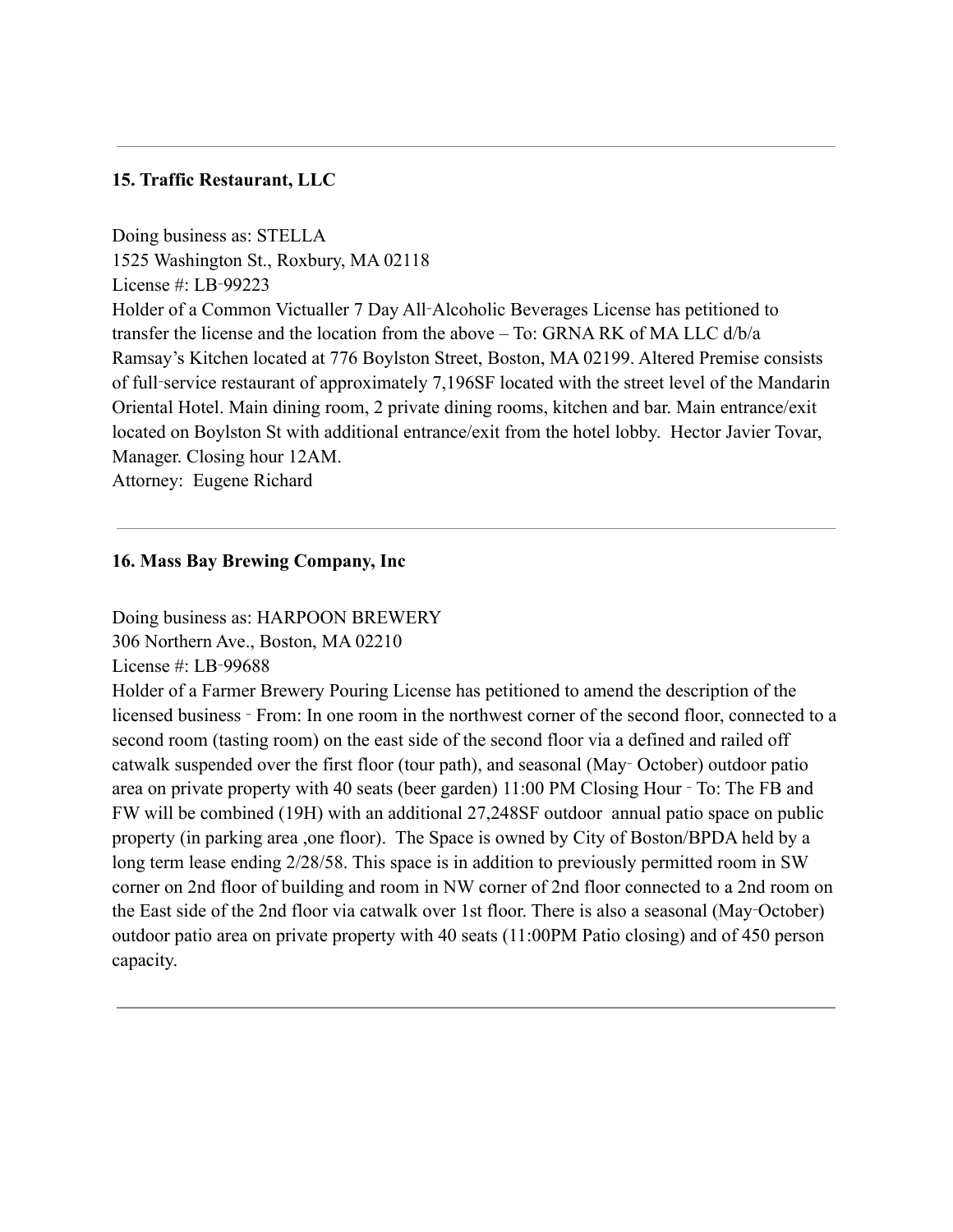# **17. Mass Bay Brewing Company, Inc.**

Doing business as: HARPOON BREWERY 306 Northern Ave., Boston, MA 02210 License #: LB‑99689 Holder of a Farmer Winery Pouring License has petitioned to amend the description of the licensed business ‑ From: In one small room in the southwest corner or the second floor ‑ To: The FB and FW will be combined (19H) with an additional 27,248SF outdoor annual patio space on public property (in parking area ,one floor). The Space is owned by City of Boston/BPDA held by a long term lease ending 2/28/58. This space is in addition to previously permitted room in SW corner on 2nd floor of building and room in NW corner of 2nd floor connected to a 2nd room on the East side of the 2nd floor via catwalk over 1st floor. There is also a seasonal (May‑October) outdoor patio area on private property with 40 seats (11:00PM Patio closing) and of 450 person capacity.

# **18. Mass. Bay Brewing Company, Inc.**

Doing business as: Harpoon Brewery 306 Northern Ave., Boston, MA 02210 License #: LB‑463565

Brewery and Wine Pouring License to be excercised on the above-The FB and FW will be combined (19H) with an additional 27,248SF outdoor annual patio space on public property (in parking area, one floor). The Space is owned by City of Boston/BPDA held by a long term lease ending 2/28/58. This space is in addition to previously permitted (FWPL) room in SW corner on 2nd floor of building and (FBPL) room in NW corner of 2nd floor connected to a 2nd room on the East side of the 2nd floor via catwalk over 1st floor. There is also a seasonal (May‑October) outdoor patio area on private property with 40 seats (11:00PM Patio closing) and of 450 person capacity. Manager: Charles Storey Closing Time: 11 p.m.

#### **19. Sweet Rice, Inc.**

Doing business as: SWEET RICE 187 Main St., Charlestown, MA 02129 License #: LB‑99597 Holder of a 7 Day Common Victualler Wines and Malt Beverages License has petitioned to transfer the licensed business from the above ‑ To: Sweet Rice Thai Sushi, Inc. (at the same location). Teradate Suntornut, Manager. 10:00 PM Closing Hour.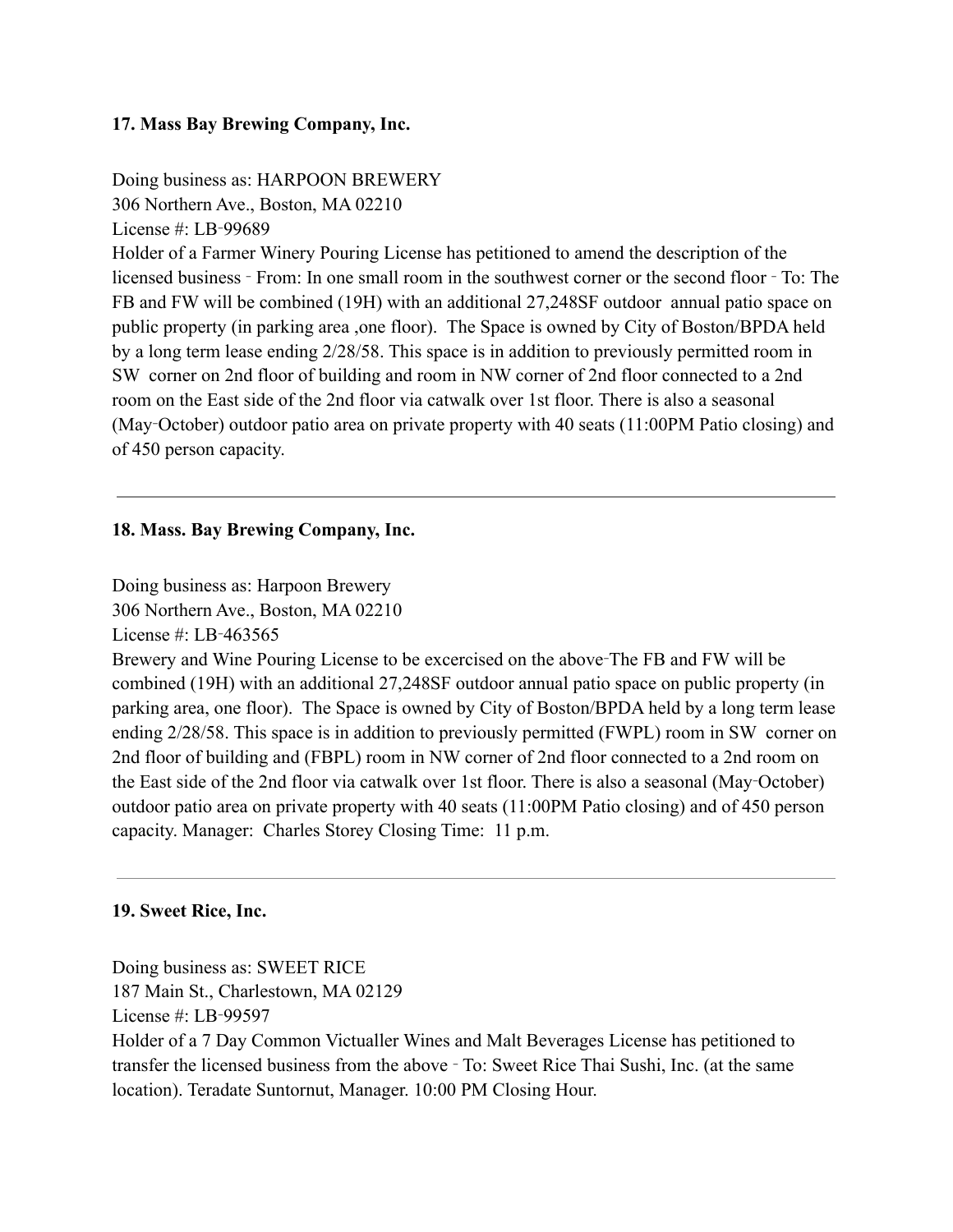# **20. Donna Temple, LLC**

Doing business as: STODDARD'S FINE FOOD AND ALE 48 ‑ 50 Temple Pl., Boston, MA 02111 License #: LB‑98906 Holder of a Common Victualler 7 Day All‑Alcoholic Beverages License has petitioned to transfer the license and the location from the above – To: ReelHouse Oyster Bar Seaport LLC d/b/a ReelHouse Oyster Bar located at 10 Waterside Drive Boston, MA 02210. Premise consisting of  $+/- 1,857$  SF: On ground floor in one main room with bar area, bar dining area, and chef bar. Kitchen, storage, and restrooms located to left of bar and dining areas. Main entrance located on end of pier with one additional entrance/exit to right of bar and dining area and one additional entrance/exit located at rear off bar and dining area. Three annual outdoor patios consisting of +/‑ 1,058 SF located on private property (same hours) . Additionally, Applicant seeks to remove existing conditions on prior Licensee. Thomas Baird Ferguson, Manager. Closing hour 1AM.

Attorney: William Burke

## **21. Jeffries Yacht Club**

565 Sumner St., East Boston, MA 02128 License #: LB‑460881 Has applied for a Club All-Alcoholic Beverages License to be exercised on the above – One floor that is approximately 440SF, with 5 rooms, total seating capacity of 20, 2 entrances and 2 exits. Manager: Brian George Closing Time: 2 a.m. Attorney: Andrew F. Upton

# **22. Lenox Sophia LLC**

#### 87 A St., South Boston, MA 02127

License #: LB-463450

Has applied for a Common Victualler 7 Day Wines and Malt Beverages License to be exercised on the above – The restaurant will occupy the 1st floor of a 3 story mixed use commercial and residential building. The building consist of 1 commercial restaurant space and 2 residential units. The restaurant space is 750 SF (seating for 20) with an open floor plan where the kitchen is in open view of the dining room. The restaurant has 1 shared bathroom and 1 storage closet located in the foyer areas. There is no basement. The operation hours will be Tue-Sun, dinner 5pm‑10pm and Sunday Brunch 10am‑1pm. Manager: Shi Li Mei Closing Time: 10 p.m.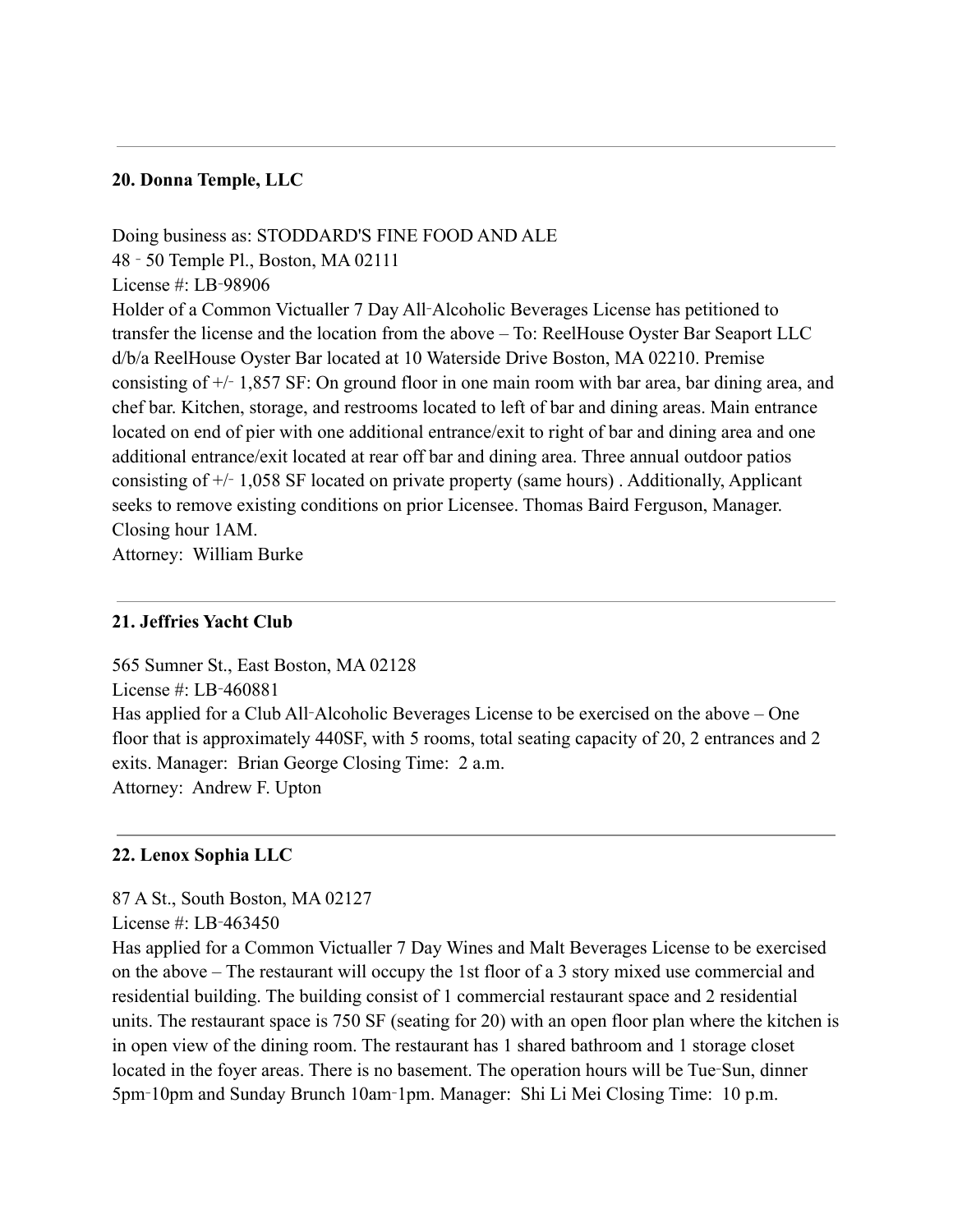# **23. Frago Restaurant Sb, LLC**

Doing business as: SHY BIRD 12 Old Colony Av., South Boston, MA 02127 License #: LB‑463538 Has applied for a Common Victualler 7 Day All-Alcoholic Beverages License to be exercised on the above – 12 Old Colony Ave (a.k.a. 10‑50 Old Colony Ave) 3,244SF: In one main room (seating capacity 80), on ground floor with kitchen and storage in rear. 1300SF year round outdoor seating for 70 on private property, weather permitting. Patio closing hour midnight. Main Entrances/Exits on Old Colony Ave. Manager: Eli Feldman Closing Time: 1 a.m. Attorney: Kristen L. Scanlon

# **Non Hearing Common Victualler Transactions**

# **The following are applying for a new Common Victualler License at a previously licensed location**

1. Ovane Aceus d/b/a, Top Griyo Restaurant, 994 Blue Hill Avenue, Dorchester, MA 02124. First floor; lounge area, kitchen area, and restroom; 20 Seats. Guy Saintil as manager of record. Hours of operation: 8:00 AM - 11:00 PM.

2. 2040 Centre, Inc. d/b/a Deno's Pizza & Subs, 2040-2044 Centre Street, West Roxbury, MA 02132. First floor with seating area, counter, kitchen on the side; 42 Seats. Joginder Saini as manager of record. Hours of operation: Sunday – Wednesday: 10:00 AM - 10:00 PM, Thursday – Saturday: 10:00 AM - 11:00 PM.

3. Joyavi Geneva, Inc. d/b/a Pikalox, 422 Geneva Avenue, Dorchester, MA 02122. First floor kitchen and basement; 16 Seats. Victor Fernandez as manager of record. Hours of operation: 7:00  $AM - 10:00 PM$ 

4. Table by Jen Royle, LLC d/b/a Table Caffe, 396 Hanover Street, Boston, MA 02113. One room each on two floors; No Seats. Jen Royle as manager of record. Hours of operation: November – March: 10:00 AM - 6:00 PM, April – October: 10:00 AM - 9:00 PM.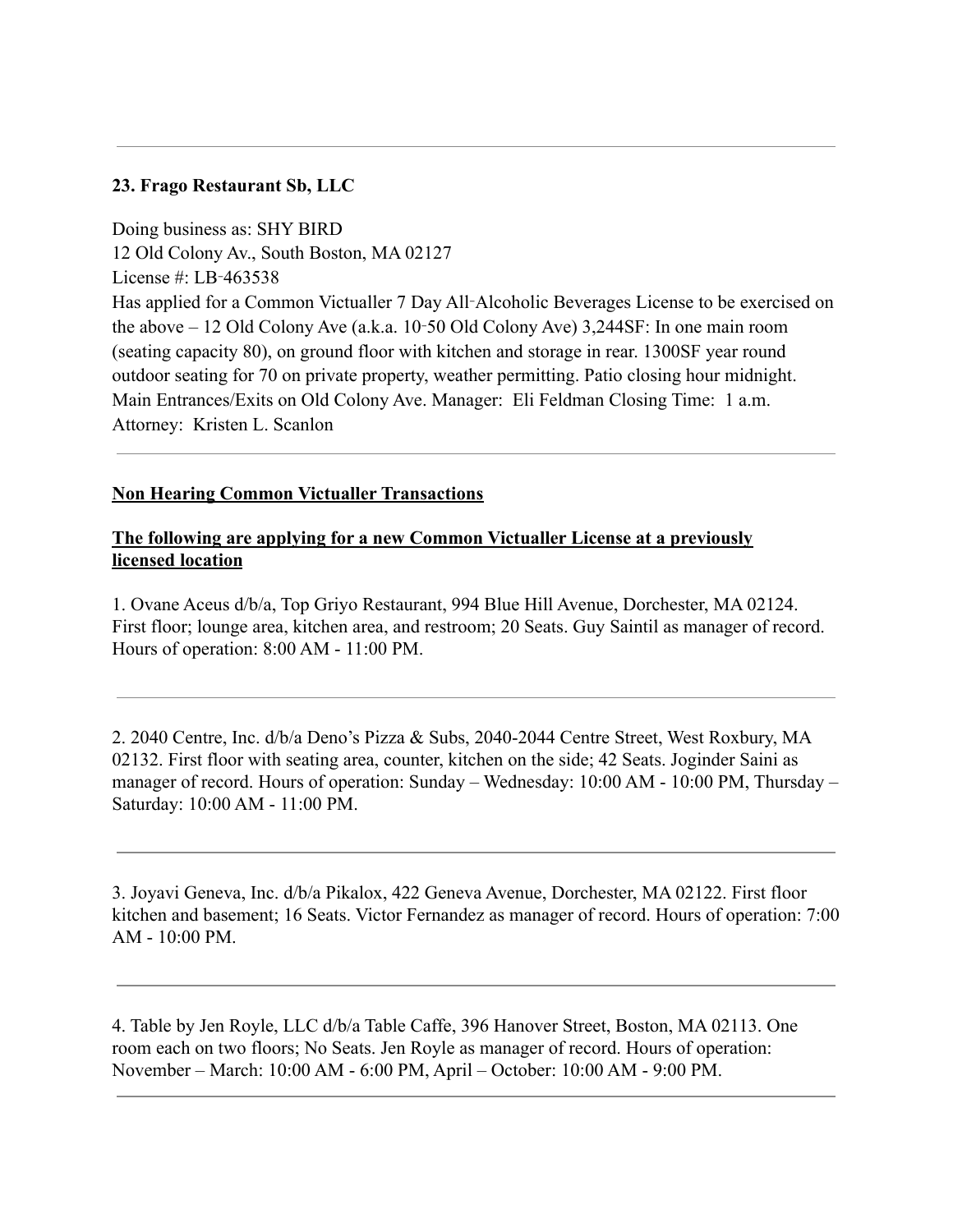5. Xi Cha Corporation d/b/a Xi Cha, 350 Longwood Avenue, Boston, MA 02115. Longwood Galleria food court. 2 rooms; kitchen and storage at the back with counter/cashier; No Seats. Ya Jia as manager of record. Hours of operation: 10:00 AM - Midnight.

6. Singh's Roti Shop, 554 Columbia Road, Dorchester, MA 02125. 1st floor, three rooms in the rear, storage in basement; 24 Seats. Nandlal Boodoosingh as manager of record. Hours of operation: 10:00 AM - 11:00 PM.

7. Frank's Last Stop, 1 Ashburton Place, Boston, MA 02133. Lobby, in one room on the first floor; no seats. Frank Masone as manager of record. Hours of operation: Monday – Friday: 7:00  $AM - 4:00 PM$ .

#### **The following have applied to make changes to their existing Common Victualler Licenses**

1. Boston Wings II, LLC d/b/a Wingstop, 173 Border Street, East Boston, MA 02128 has petitioned to change the manager From: Jim Ehrhart To: Victor Oliveira.

2. Genesis LTW, Inc. d/b/a Wingit, 1153 Commonwealth Avenue, Allston, MA 02134 has petitioned to change the owner From: Jinou Zhang To: Dianjun Pan, and secondly, has petitioned to change the manager From: Jinou Zhang To: Tianzhi Pan as manager.

#### **The following are applying for a Special 1 Day Malt Wine license**

1. Fenway Sports Management Has applied for a(n) Outdoor Spectator Plaza for Fans of College Football Fanfest at: 73 Brookline Av., Boston, MA 02215 Date and Time: 12/29/2021, 8 a.m. - 11 a.m. Manager: Colm Lydon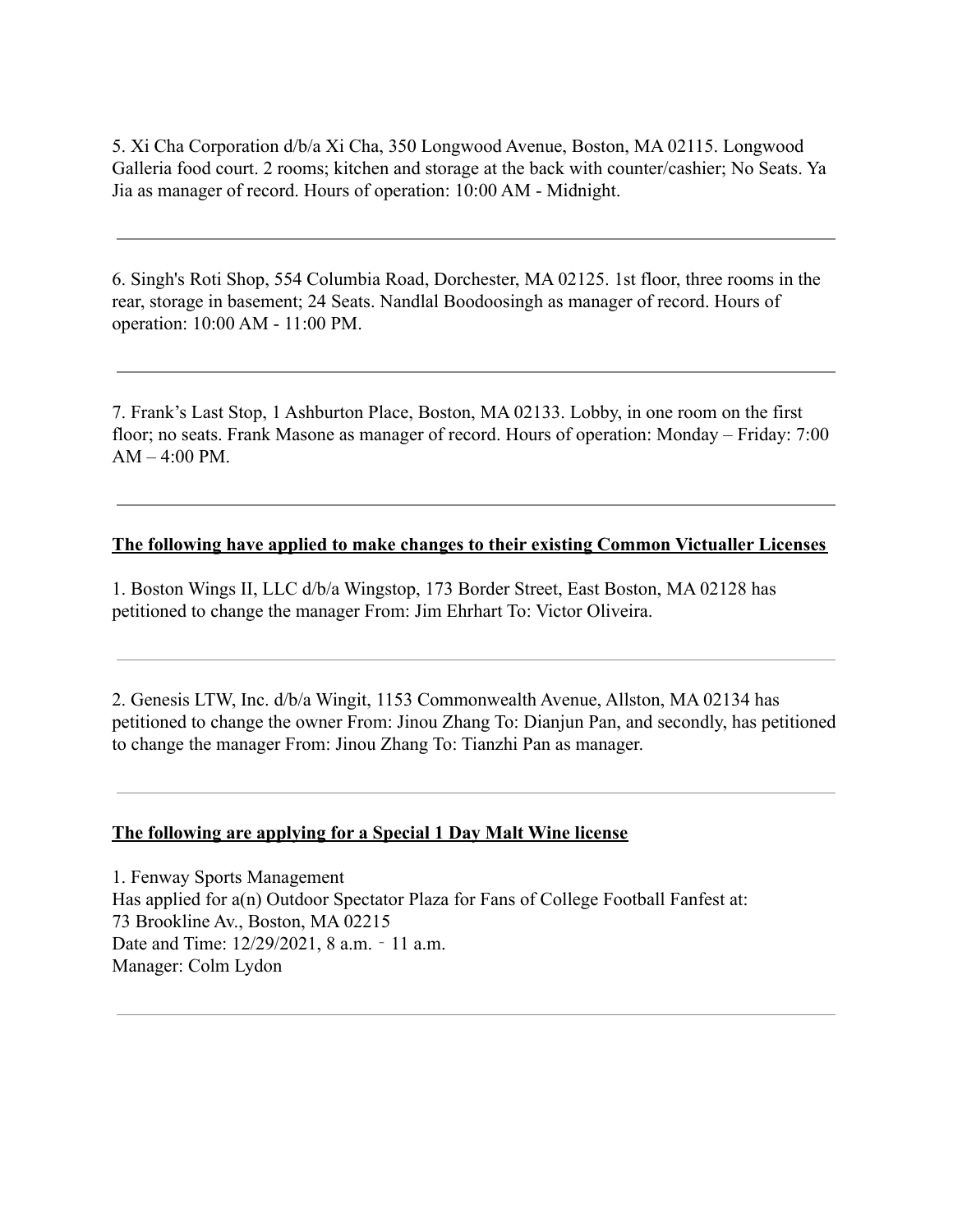2. Our Lady of Czestochowa Has applied for a(n) Private Party at: 52 Boston St., South Boston, MA 02127 Date and Time: 12/31/2021, 7 p.m. - 1 a.m. Manager: Elizabeth Sokolowski

3. Boston College Dining Services Trustees of Boston College Has applied for a(n) BC Men's Hockey at: 129 Lake St., Brighton, MA 02135 Date and Time: 01/08/2022, 2 p.m. - 11 p.m. Date and Time: 01/15/2022, 2 p.m. - 11 p.m. Date and Time: 01/21/2022, 2 p.m. ‐ 11 p.m. Manager: Paul Flaherty

4. Boston College Dining Services Trustees of Boston College Has applied for a(n) BC Men's Hockey at: 129 Lake St., Brighton, MA 02135 Date and Time: 02/04/2022, 5 p.m. – 11 p.m. Date and Time: 02/11/2022, 5 p.m. – 11 p.m. Date and Time: 02/19/2022, 5 p.m. ‐ 11 p.m. Date and Time: 02/25/2022, 5 p.m. ‐ 11 p.m. Manager: Paul Flaherty

5. Boston College Dining Services Trustees of Boston College Has applied for a(n) BC Men's Hockey at: 129 Lake St., Brighton, MA 02135 Date and Time: 03/04/2022, 5 p.m. - 11 p.m. Manager: Paul Flaherty

6. Boston College Dining Services Trustees of Boston College Has applied for a(n) BC Women's Basketball at: 129 Lake St., Brighton, MA 02135 Date and Time: 01/02/2022, 10 a.m. - 11 p.m. Manager: Paul Flaherty

7. Boston College Dining Services Trustees of Boston College Has applied for a(n) BC Women's Basketball at: 129 Lake St., Brighton, MA 02135 Date and Time: 02/03/2022, 10 a.m. - 11 p.m. Date and Time: 02/10/2022, 10 a.m. - 11 p.m. Date and Time: 02/20/2022, 10 a.m. - 11 p.m. Manager: Paul Flaherty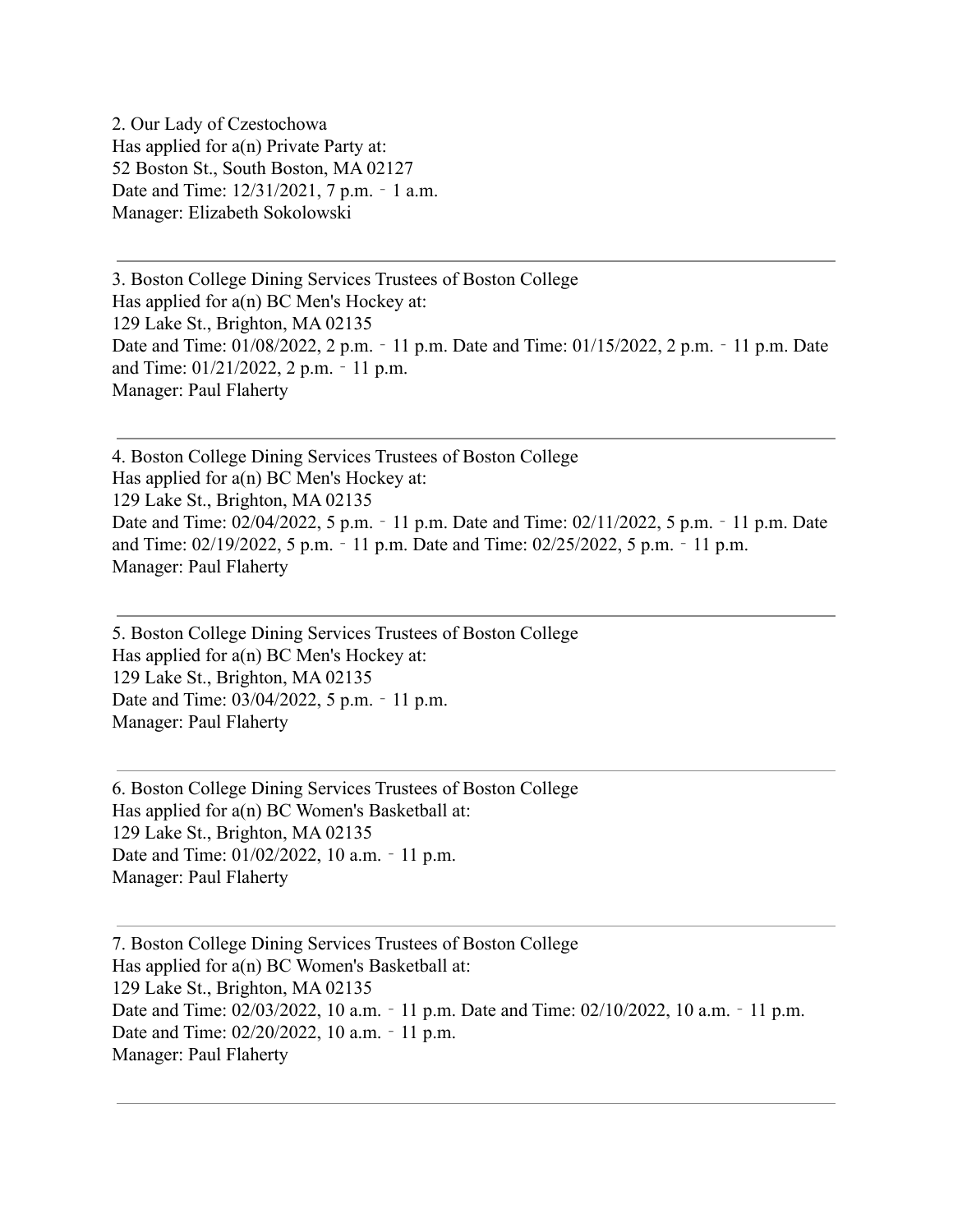8. Boston College Dining Services Trustees of Boston College Has applied for a(n) BC Men's Basketball at: 129 Lake St., Brighton, MA 02135 Date and Time: 01/01/2022, 10 a.m. - 11 p.m. Date and Time: 01/12/2022, 10 a.m. - 11 p.m. Date and Time: 01/22/2022, 10 a.m. - 11 p.m. Date and Time: 01/29/2022, 10 a.m. - 11 p.m. Manager: Paul Flaherty

9. Boston College Dining Services Trustees of Boston College Has applied for a(n) BC Men's Basketball at: 129 Lake St., Brighton, MA 02135 Date and Time: 02/08/2022, 10 a.m. - 12 a.m. Date and Time: 02/12/2022, 10 a.m. - 12 a.m. Date and Time: 02/22/2022, 10 a.m. - 12 a.m. Manager: Paul Flaherty

10. Boston College Dining Services Trustees of Boston College Has applied for a(n) BC Men's Basketball at: 129 Lake St., Brighton, MA 02135 Date and Time: 03/02/2022, 7 p.m. ‐ 11:30 p.m.

11. Garage B and Notch Brighton Tap Room/Biergarten Has applied for a(n) Private Event at: 525 Western Av., Brighton, MA 02135 Date and Time: 12/17/2021, 12 p.m. - 12 a.m. Manager: Jenna Chillington

12. House Bear Brewing, LLC Has applied for a(n) Roslindale Winter Farmers Market at: 32 Birch St., Roslindale, MA 02131 Date and Time: Sundays, 01/09/2022 ‑ 03/27/2022, 12 p.m. ‑ 3:30 p.m. Manager: Elizabeth Borges

#### **Old and New Business**

1. The Board deferred the following to allow for completion of the community process, which has occurred: Sugar and Spice, LLC , located at 834 Blue Hill Ave., Dorchester, MA 02124 License #: LB 460457. Has applied for a Common Victualler License to be exercised on the above – Open floor plan with seating, under counter storage, kitchenette against the wall. Manager: Arleen Campbell. Hours of Operation: 6 a.m. to 8 p.m. Attorney: Jennifer Allen

 $\mathcal{L}_\mathcal{L} = \{ \mathcal{L}_\mathcal{L} = \{ \mathcal{L}_\mathcal{L} = \{ \mathcal{L}_\mathcal{L} = \{ \mathcal{L}_\mathcal{L} = \{ \mathcal{L}_\mathcal{L} = \{ \mathcal{L}_\mathcal{L} = \{ \mathcal{L}_\mathcal{L} = \{ \mathcal{L}_\mathcal{L} = \{ \mathcal{L}_\mathcal{L} = \{ \mathcal{L}_\mathcal{L} = \{ \mathcal{L}_\mathcal{L} = \{ \mathcal{L}_\mathcal{L} = \{ \mathcal{L}_\mathcal{L} = \{ \mathcal{L}_\mathcal{$ 

 $\mathcal{L}_\mathcal{L} = \{ \mathcal{L}_\mathcal{L} = \{ \mathcal{L}_\mathcal{L} = \{ \mathcal{L}_\mathcal{L} = \{ \mathcal{L}_\mathcal{L} = \{ \mathcal{L}_\mathcal{L} = \{ \mathcal{L}_\mathcal{L} = \{ \mathcal{L}_\mathcal{L} = \{ \mathcal{L}_\mathcal{L} = \{ \mathcal{L}_\mathcal{L} = \{ \mathcal{L}_\mathcal{L} = \{ \mathcal{L}_\mathcal{L} = \{ \mathcal{L}_\mathcal{L} = \{ \mathcal{L}_\mathcal{L} = \{ \mathcal{L}_\mathcal{$